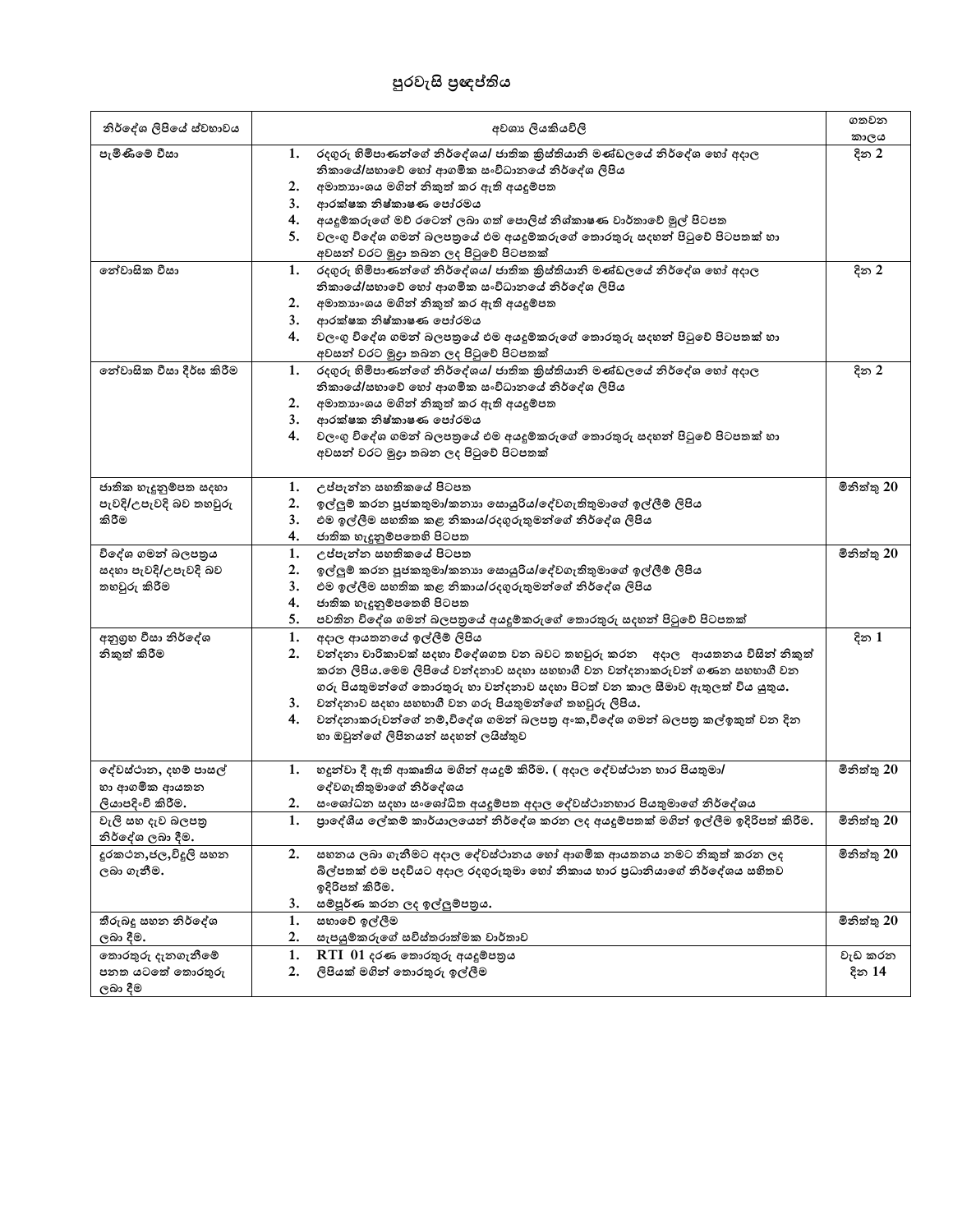## **Citizen Charter**

| Nature of the letter of<br>recommendation             | Documents to be submitted                                                                                                                                            | Duration |
|-------------------------------------------------------|----------------------------------------------------------------------------------------------------------------------------------------------------------------------|----------|
| Arrival visa                                          | Recommendation of the Archbishop/ Recommendation of National Christian<br>1.                                                                                         | 2 days   |
|                                                       | Council/ Letter of recommendation issued by the relevant sect / church /                                                                                             |          |
|                                                       | religious organization                                                                                                                                               |          |
|                                                       | Application issued by the Ministry<br>1.<br>2.<br>Form for security clearance                                                                                        |          |
|                                                       | Original of the security clearance report issued from the country of the<br>3.                                                                                       |          |
|                                                       | applicant                                                                                                                                                            |          |
|                                                       | A copy of the page of the passport in which the particulars of applicant are<br>4.                                                                                   |          |
|                                                       | included and the copy of the page which has been stamped for the last time                                                                                           |          |
| Residence visa                                        | Recommendation of the Archbishop/ Recommendation of National Christian<br>1.                                                                                         | 2 days   |
|                                                       | Council/ Letter of recommendation issued by the relevant sect / church /                                                                                             |          |
|                                                       | religious organization                                                                                                                                               |          |
|                                                       | Application issued by the Ministry<br>2.                                                                                                                             |          |
|                                                       | Form for security clearance<br>3.<br>A copy of the page of the passport in which the particulars of applicant are<br>4.                                              |          |
|                                                       | included and the copy of the page which has been stamped for the last time                                                                                           |          |
| <b>Extension of residence</b>                         | Recommendation of the Archbishop/ Recommendation of National Christian<br>1.                                                                                         | 2 days   |
| visa                                                  | Council/ Letter of recommendation issued by the relevant sect / church /                                                                                             |          |
|                                                       | religious organization 2. Application issued by the Ministry                                                                                                         |          |
|                                                       | 2.<br>Form for security clearance                                                                                                                                    |          |
|                                                       | 3.<br>Valid passport                                                                                                                                                 |          |
|                                                       | A copy of the page of the passport in which the particulars of applicant are included                                                                                |          |
|                                                       | and the copy of the page which has been stamped for the last time                                                                                                    |          |
| Confirmation of the                                   | Copy of the certificate of birth<br>1.                                                                                                                               | 20       |
| priesthood/civil status                               | 2.<br>Letter of request of the Rev. Father/Rev. Sister/ Rev. Pastor<br>3.                                                                                            | minutes  |
| for National Identity<br>Card                         | Letter of recommendation issued by the sect/Archbishop, who certified the<br>request                                                                                 |          |
|                                                       | 4.<br>Copy of National Identity Card                                                                                                                                 |          |
| Confirmation of the                                   | Copy of the certificate of birth<br>1.                                                                                                                               | 20       |
| priesthood/civil status                               | Letter of request of the Rev. Father/Rev. Sister/ Rev. Pastor<br>2.                                                                                                  | minutes  |
| for Passport                                          | 3.<br>Letter of recommendation issued by the sect/Archbishop, who certified the                                                                                      |          |
|                                                       | request                                                                                                                                                              |          |
|                                                       | Copy of National Identity Card<br>1.                                                                                                                                 |          |
|                                                       | 2.<br>A copy of the page of the passport in which the particulars of applicant are                                                                                   |          |
|                                                       | included                                                                                                                                                             |          |
| Issuance of                                           | Letter of request of the relevant institution<br>1.                                                                                                                  | 1 day    |
| recommendations for                                   | Letter issued by the institution to the effect that the applicants are leaving<br>2.<br>country on a pilgrimage. Number of the pilgrims, particulars of Rev. Father, |          |
| concessionary visa                                    | who is going with pilgrims and the duration of the pilgrimage, should be                                                                                             |          |
|                                                       | included in the letter.                                                                                                                                              |          |
|                                                       | Letter of confirmation of Rev. Father, who is going with the team.<br>3.                                                                                             |          |
|                                                       | The list containing names, numbers of passports, expiry dates of passports and<br>4.                                                                                 |          |
|                                                       | the addresses of applicants                                                                                                                                          |          |
|                                                       |                                                                                                                                                                      |          |
| Registration of                                       | Applying by the form introduced for the purpose (Recommendation of Rev.<br>1.                                                                                        | 20       |
| Churches, Daham                                       | Father/ Pastor of the Church)<br>Recommendation of Rev. Father of the respective church for revisions                                                                | minutes  |
| Schools, and Religious<br>Institutions <sup>®</sup> . | 2.                                                                                                                                                                   |          |
| Recommendations for                                   | Making the request through an application recommended by Divisional<br>1.                                                                                            | 20       |
| sand and timber                                       | Secretariat.                                                                                                                                                         | minutes  |
| permits                                               |                                                                                                                                                                      |          |
| Obtaining concessions                                 | Submission of a bill issued in favor of the church or religious institution<br>2.                                                                                    | 20       |
| for telephone, water,                                 | relating to the concessions along with the recommendation of the Bishop or the                                                                                       | minutes  |
| and electricity,                                      | Head of the Sect.                                                                                                                                                    |          |
|                                                       | Duly perfected application.<br>3.                                                                                                                                    |          |
| <b>Making</b>                                         | Request of the church<br>1.                                                                                                                                          | 20       |
| recommendations for                                   | Comprehensive report of supplier<br>2.                                                                                                                               | minutes  |
| custom duties.                                        | Form RTI 01                                                                                                                                                          | 14       |
| Providing information<br>under Right to               | 1.<br>Requesting information through a letter<br>2.                                                                                                                  | working  |
| <b>Information Act</b>                                |                                                                                                                                                                      | days     |
|                                                       |                                                                                                                                                                      |          |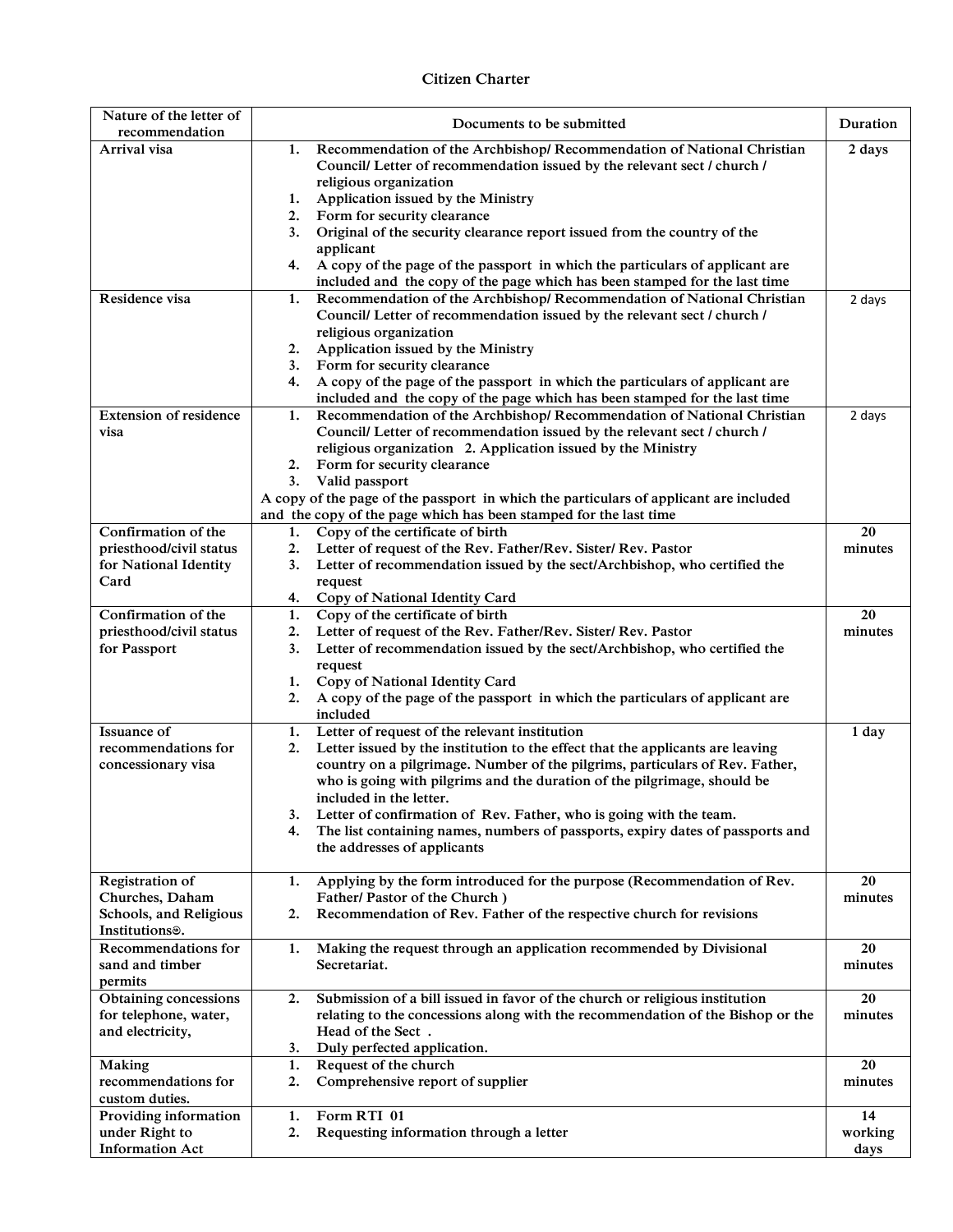## சேவைபெறுநர் பட்டயம்

| சிபாரிசுக் கடிதத்தின் இயல்பு                                                   | தேவையானஆவணங்கள்                                                                                                                                                                                                                                                                                                                                                                                                                                                                                           | சேவையைவழங்க<br>எடுக்கும் நேரம் |
|--------------------------------------------------------------------------------|-----------------------------------------------------------------------------------------------------------------------------------------------------------------------------------------------------------------------------------------------------------------------------------------------------------------------------------------------------------------------------------------------------------------------------------------------------------------------------------------------------------|--------------------------------|
| உள்வருவதற்கானவீசா<br>வதிவிடவீசா                                                | ஆயரின்<br>1.<br>சிபாரிசு/தேசியகிறிஸ்தவசபையின்<br>சிபாரிசுஅல்லதுஉரியசபையின்<br>அல்லதுசமயநிறுவனத்தின்<br>சிபாரிசுக் கடிதம்.<br>அமைச்சினால்<br>2.<br>வழங்கப்பட்டுள்ளவிண்ணப்பப்படிவம்.<br>பாதுகாப்புஇசைவுசான்றிதழ்.<br>3.<br>விண்ணப்பதாரியின் தாய்நாட்டில்<br>4.<br>பெற்றுக் கொண்ட<br>இசைவுஅறிக்கையின் மூலப் பிரதி.<br>செல்லுபடியானகடவுச் சீட்டில்<br>5.<br>விண்ணப்பதாரியின் தகவல்கள்<br>உள்ளடக்கப்பட்டுள்ளபக்கத்தின்<br>ஒருபிரதிமற்றும்<br>இறுதியாகமுத்திரையிடப்பட்டபக்கத்<br>தின் ஒருபிரதி.<br>ஆயரின்<br>1. | 2நாட்கள்<br>2நாட்கள்           |
|                                                                                | சிபாரிசு/தேசியகிறிஸ்தவசபையின்<br>சிபாரிசுஅல்லதுஉரியசபையின்<br>அல்லதுசமயநிறுவனத்தின்<br>சிபாரிசுக் கடிதம்.<br>அமைச்சினால்<br>2.<br>வழங்கப்பட்டுள்ளவிண்ணப்பப்படிவம்.<br>பாதுகாப்பு இசைவுசான்றிதழ்.<br>3.<br>செல்லுபடியானகடவுச் சீட்டில்<br>4.<br>விண்ணப்பதாரியின் தகவல்கள்<br>உள்ளடக்கப்பட்டுள்ளபக்கத்தின்<br>ஒருபிரதிமற்றும்<br>இறுதியாகமுத்திரையிடப்பட்டபக்கத்<br>தின் ஒருபிரதி.                                                                                                                          |                                |
| வதிவிடவீசாவைநீடித்தல்                                                          | ஆயரின்<br>1.<br>சிபாரிசு/தேசியகிறிஸ்தவசபையின்<br>சிபாரிசுஅல்லதுஉரியசபையின்<br>அல்லதுசமயநிறுவனத்தின்<br>சிபாரிசுக் கடிதம்.<br>அமைச்சினால்<br>2.<br>வழங்கப்பட்டுள்ளவிண்ணப்பப்படிவம்.<br>பாதுகாப்பு இசைவுசான்றிதழ்.<br>3.<br>செல்லுபடியானகடவுச் சீட்டில்<br>4.<br>விண்ணப்பதாரியின் தகவல்கள்<br>உள்ளடக்கப்பட்டுள்ளபக்கத்தின்<br>ஒருபிரதிமற்றும்<br>இறுதியாகமுத்திரையிடப்பட்டபக்கத்<br>தின் ஒருபிரதி.                                                                                                          | 2நாட்கள்                       |
| தேசியஅடையாளஅட்டையில்துறவி/துறவறத்தைக்<br>களைந்துள்ளார் என்பதைஉறுதிப்படுத்துதல் | பிறப்புச் சான்றிதழின் ஒருபிரதி.<br>1.<br>விண்ணப்பிக்கும் அருட்தந்தை/<br>2.<br>அருட்சகோதரி/குருவின்<br>கோரிக்கைக் கடிதம்.<br>3.<br>அந்தக்<br>கோரிக்கையைசான்றுப்படுத்திய<br>சபை /ஆயரின் சிபாரிசுகடிதம்.<br>தேசியஅடையாளஅட்டையின்<br>4.<br>ஒருபிரதி.                                                                                                                                                                                                                                                          | 20நிமிடம்                      |